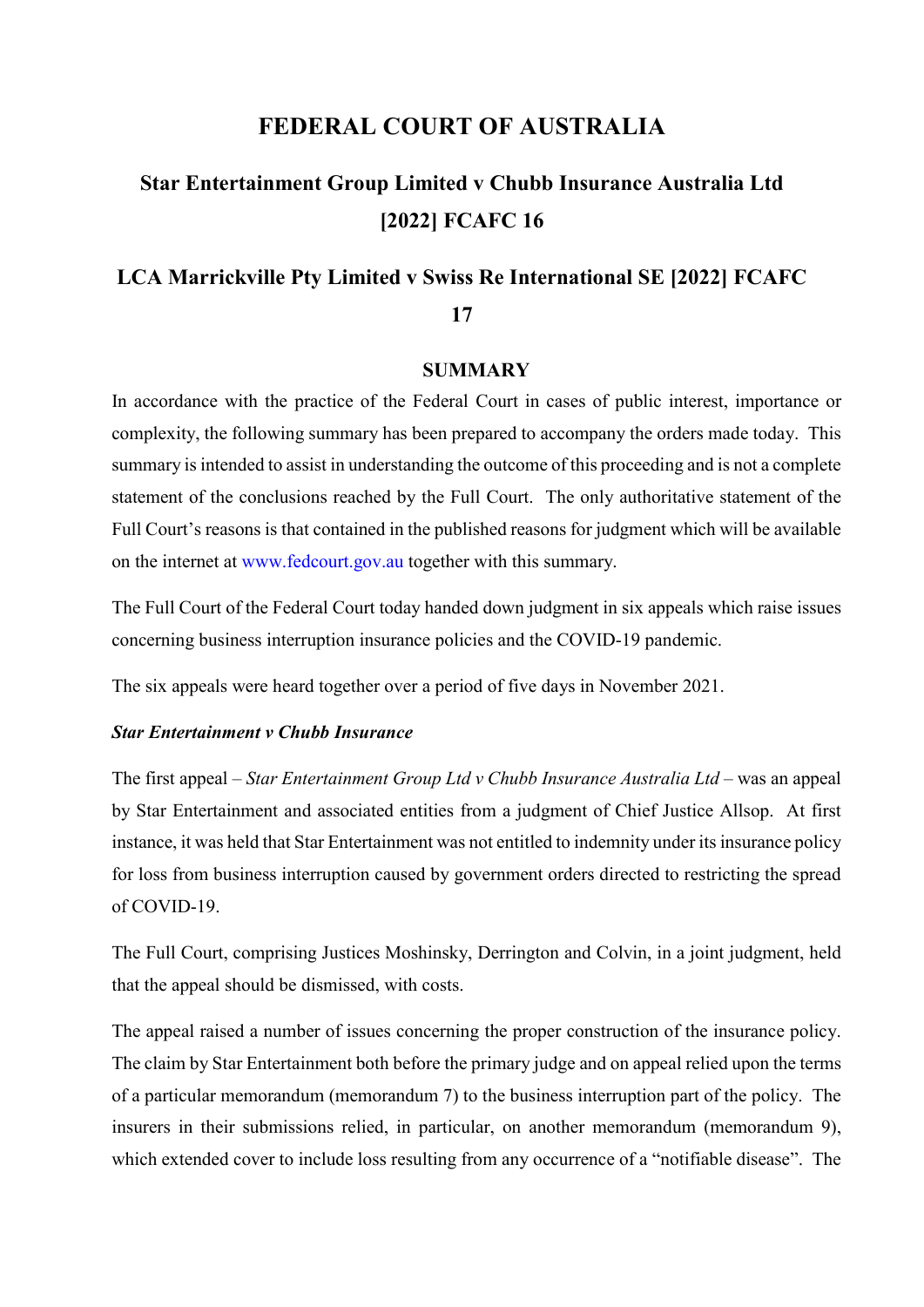expression "notifiable disease" expressly excluded diseases listed under the *Biosecurity Act 2015*  (Cth). COVID-19 is such a disease.

The Full Court concluded that, reading memorandum 7 in the context of the policy as a whole, including in particular memorandum 9, memorandum 7 did not provide cover for the losses from business interruption claimed by Star Entertainment. The Full Court summarised its reasons in paragraph 36, in which it stated: "Memorandum 9 expresses the full extent of the liability of the Insurers under the Policy in respect of the subject matter which it addresses. Relevantly for present purposes, that subject matter is loss resulting from the interruption of Star's business by reason of the occurrence of human infectious or contagious disease." The Full Court held that, to the extent that the generally expressed terms of memorandum 7 might be said to encompass action taken by a lawfully constituted authority to confine the spread of a disease such as COVID-19, the scope of memorandum 7 is to be read down so as to avoid inconsistency with the language of memorandum 9.

#### *LCA Marrickville v Swiss Re*

The other five appeals were brought by five insureds – LCA Marrickville, Meridian Travel, the Taphouse Townsville, Market Foods, and the liquidator of Educational World Travel – from a judgment of Justice Jagot.

At first instance, there were ten proceedings (referred to as the Second COVID-19 insurance test cases), which were test cases concerning the application and operation of policies of insurance for business interruption or interference in the context of the effects of COVID-19, including government actions which were taken to control the spread of COVID-19.

Other than in the case involving Meridian Travel, Justice Jagot concluded that the insuring clauses did not apply in the circumstances of each case.

In the proceeding involving Meridian Travel, Justice Jagot held that the infectious disease clause applied. However, Justice Jagot also held that there were substantial issues as to whether Meridian Travel could prove that its business was interrupted or interfered with as a result of outbreak of a human infectious or contagious disease occurring within a 20 kilometre radius of the Situation. In that proceeding, Meridian Travel and the insurer (Insurance Australia) were given the opportunity to consider their positions in light of the reasons at first instance.

In five of the proceedings, the insured appealed to the Full Court.